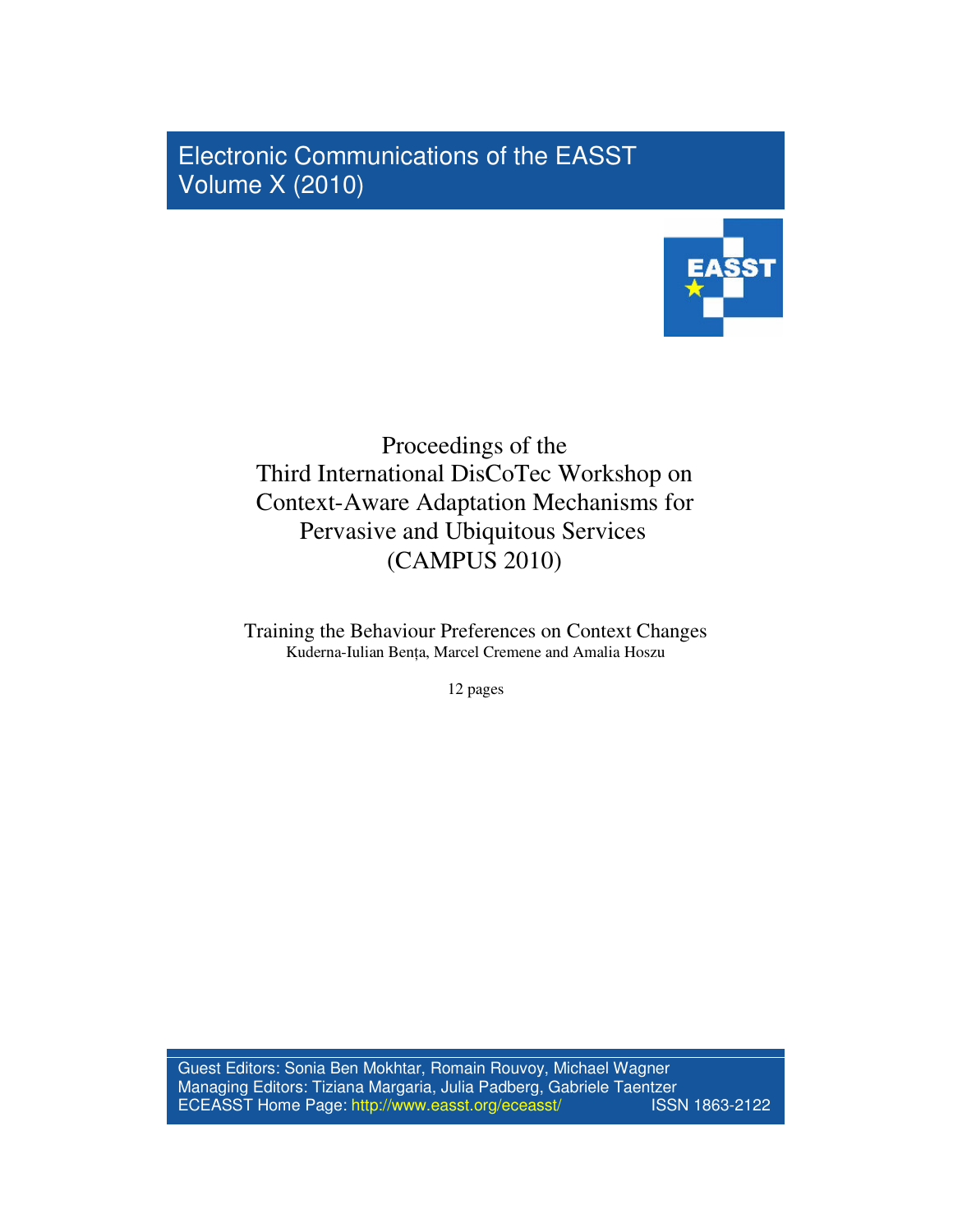

### **Training the Behaviour Preferences on Context Changes**

### **Kuderna-Iulian Ben**ţ**a, Marcel Cremene and Amalia Hoszu**

Technical University of Cluj-Napoca

**Abstract:** Personalized ambient intelligent systems should meet changes in user's needs, which evolve over time. We propose \*BAM – \* Behaviour Adaptation Mechanism, a neural-network based control system that is trained, supervised by user's (affective) feedback in real-time. The system deduces the preferred behaviour, based on the detection of affective state's valence (negative, neutral and positive) from facial features analysis. The neural network is retrained periodically with the updated training set, obtained from the interpretation of the user's reaction to the system's decisions. The \*BAM mechanism is implemented in the Affective-aware Smart Home (ASH), a multi-agent and ontological context-based system. We implemented a simple example consisting of a control system to position the blinds according to the inside and outside light level. We investigated how many training examples, rendered from user's behaviour, are required in order to train the neural network so that it reaches an accuracy of at least 75%. We present the evolution of behaviour preference learning parameters when the number of context elements increases.

**Keywords:** Ambient Intelligence, Affective Computing, Personalization, Context Awareness, Ontology, Neural Networks.

## **1 Introduction**

Intelligent ambient systems aim is to help the user to manage the various devices surrounding him. An intelligent ambient (IA) system like a smart home should have the ability to respond to individual needs [KMGA08]. Also, such a system should be non-intrusive [CEF09].

**Objective.** Our objective is to create an IA system that observes the user reactions and learns from these observations. A non-intrusive way to observe the user it is to monitor his facial expression. Our system deduces the preferred behaviour, based on the detection of affective state's valence (negative, neutral and positive) from facial features analysis.

**Scenario.** In order to have a better understanding of our problem we present an application scenario. The A part, concerns the learning of a new behaviour preference and the B part concerns the situation when a new context element is added.

 A. Maria is an old and speech impaired person. She is invited to her friend Laura that has an Affective-aware Smart Home (ASH). As Maria is a welcomed guess, the system will authorize her to personalize the system's behaviour. One of the house behaviour rules closes the blinds when the outside light has the same intensity as inside. Maria likes to look outside the window and so, when the first decision of the system to close the blinds is triggered (at sunset, for instance), she will display immediately (in the following minute) a negative emotion (i.e.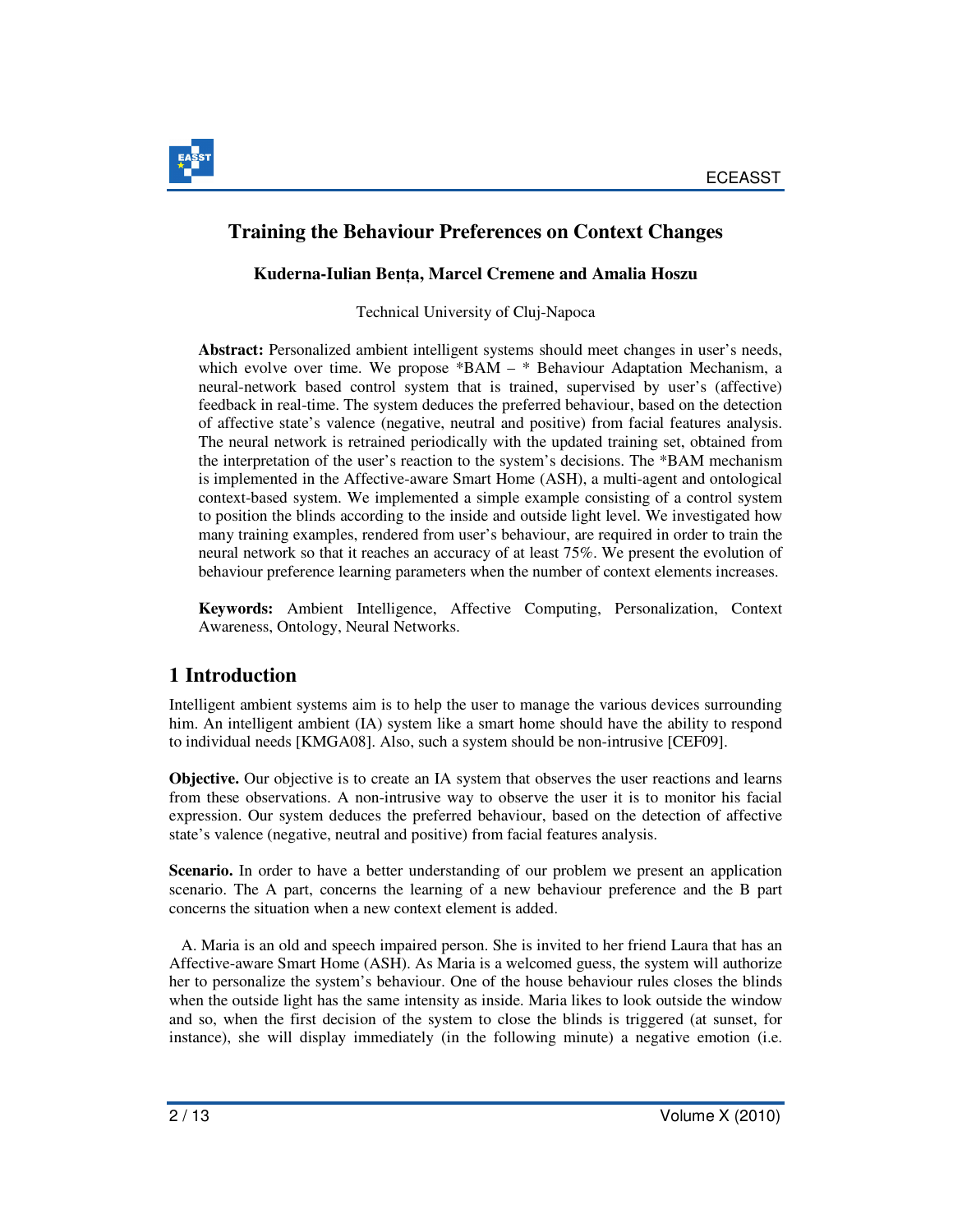

anger), showing her disapproval. The ASH will learn (after repeating it a few times, if needed) the Maria's new preference.

 B. Later on, ASH is upgraded with a temperature sensor that senses the room and outside temperature. By expressing her reaction to the system's decisions, Maria is effectively providing new behavioural preference examples and the upgraded ASH learns to react to both, light and temperature context elements.

**Technical questions.** For achieving our objective, we need to answer to the following questions:

- 1. How should we represent the ambient knowledge?
	- 1.1. How should we represent the context including user data?
	- 1.2. How should we represent the user preferences?
- 2. How are the user's behaviour preferences discovered?
	- 2.1. How do we get and interpret the user's response?
	- 2.2. How does the preferred behaviour learning mechanism work?
- 3. How should the system adapt its behaviour to the user's needs of preferences?

**Approach.** We propose \*BAM, a control mechanism that allows the system to learn the new behaviour preferences without editing the rules by hand, but feeding back the user's multiple kind of responses (symbolised by the "\*" preceding the acronym "BAM"), to the system's decisions.

 In order to prove the concept we captured the user's affective reaction from facial displays with "FaceReader", the personalized version of it [BKE+09], to read at least three valence levels that work as positive, negative or neutral feedback. The results in training a MLP neural network to learn the preferred behaviour from the user's affective reaction are discussed. Context ontology is used to describe the user context and preferences.

**Outline.** The rest of the paper is organized as follows. In section 2 we overview the existing solutions regarding the aforementioned questions. In section 3 we present the principle of the user reaction controlled loop mechanism, \*BAM, to online learn the behaviour preference. The implementation details of the Affective-aware Smart Home (ASH) with the ☺BAM variant are explained in section 4. In the next section we analyse the accuracy of the MLP neural network to learn the preferred behaviour from the user's affective reaction when the context changes. In the last section we conclude our work and present the future work.

### **2 Related Work**

This section aim to respond to the technical questions described in the introduction. We have analysed a series of approached that involves learning.

 User needs are evolving over time. In order to meet this requirement, one option is to let the user edit the behaviour rules in a GUI. But editing the IA rules is difficult for the user because of the complexity that comes with the use of different sensors and actuators, leading to a large number of rules to define. [NYS+05][GYC+07]. Moreover in [GYC+07] the authors notice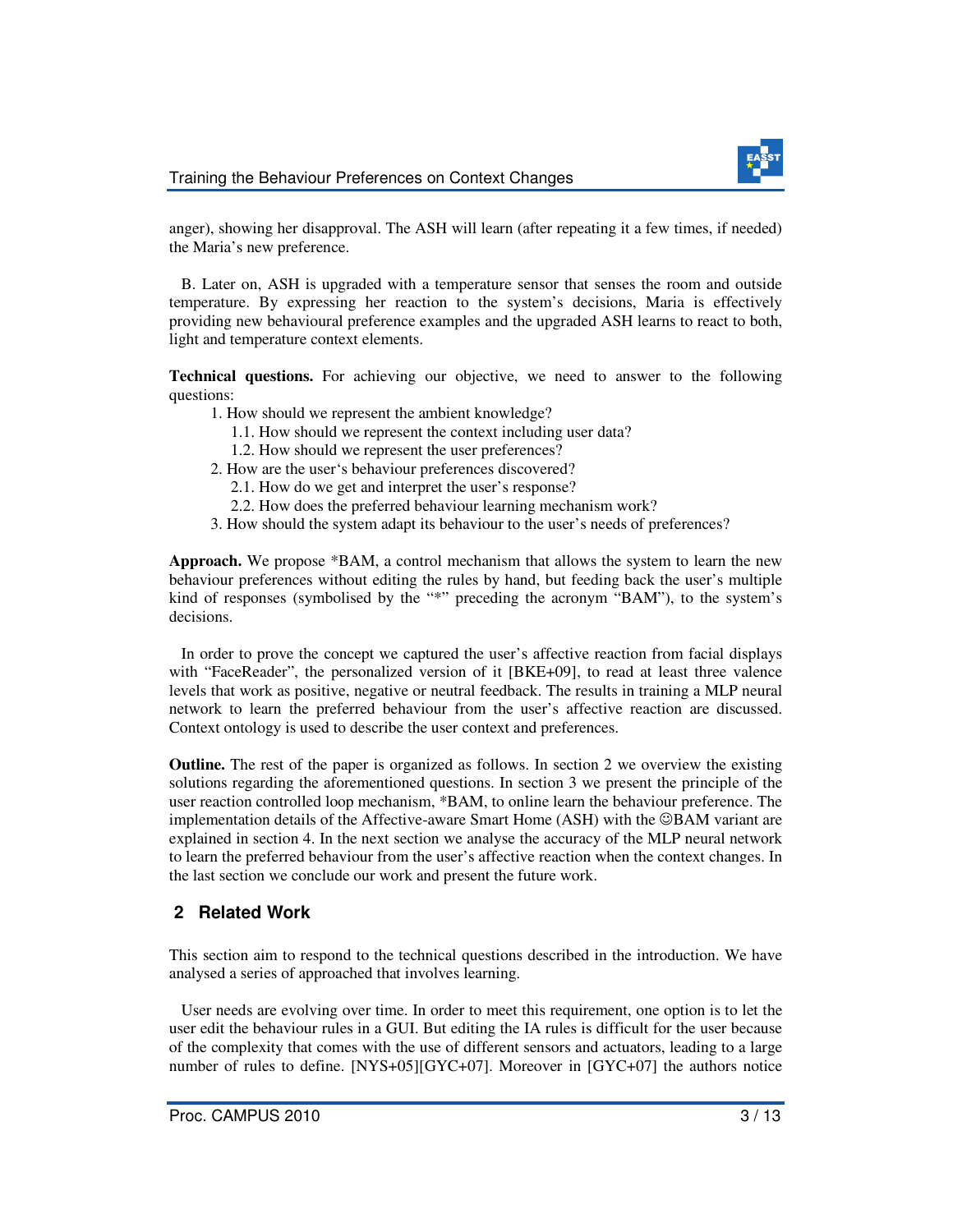

that "rule-based reasoning is not flexible and can not adapt to changing circumstances". A second option to determine the user's preferences is to use machine learning techniques. A third, hybrid option, is presented in [MTWP09], where the authors propose a combination of rules and machine learning to personalize the behaviour of the system. Although this solution seems promising, it is yet unclear what would happen when the rule set will grow larger.

 We decided for the second option, considering that impaired persons find it difficult to give some direct commands (vocal or physical) in order to control the behaviour of a smart home, but they may facially display short time responses like affective states (emotions), do gestures or actions that could be used as feedback. For instance, taking as reference the normal neutral valence affective state, a positive displayed emotion will mean approval and a negative emotion will mean disapproval of the system's decision, if expressed immediately after it.

 Another less addressed issue is the adaptation to context structural changes. In [MPTW09] a rule based solution is presented to tackle the problem which appears when increasing the possible values that a context element can take. Also, the number of context elements may change due to upgrades in an IA system, challenging it to become scalable [ACPP+09].

**Behaviour preference representation.** In [HIR06], the authors present a review of the existing context related preference representation. Also, they propose a score based solution. They assign a score to each preference possibility, consisting in a real value in the [0, 1] interval or a predefined value (veto, indifferent, mandatory, error situation). If a context *C*, and an associated variable set *v* are present, the score will be the function *score(p.s,C,v)*, where *p.s* is the scoring expression, otherwise the score is indifferent. In this model the context elements are considered distinct, without any relation between them.

 An ontological representation of the preferences is presented in [ALL05]. It models ontologically the relations between the context elements and the preferences. The Preferences class has relations with all the main classes (*Time*, *Agent*, *Location*, *Activity*). The preference can be positive or negative indicating an appropriate or inappropriate choice for a resource, environment or operation. This model uses a probability to set the preference priority, but has only two values to express the relation between the context and the service (desired behaviour).

 Another solution [HAM+06] uses Bayes RN-Meta-Networks, organized in multi-layers. The preferences are modelled by complex levelled conditional probabilities between the user, the context and the preferred service.

 In the article [Fla05] the author presents an associative network between context and application. Each context element could be associated with all N applications for a user. The association relation is modelled by a variable weight *w* that indicates the connexion strength between the context element and the application, thus given the weight matrix and a certain context, one may predict the application a user will choose. Extending this idea, the weights could store the user's preferences, but lacks the advantages of ontological modelling.

 The neural networks are used in [SKW05] to describe weighted relations between the context elements (responding to: who, where, when, how) and the context elements (responding to how), the services and service parameters. They use MLPs (Multi Layer Perceptrons) with one hidden layer. This solution does not use ontologies in context modelling.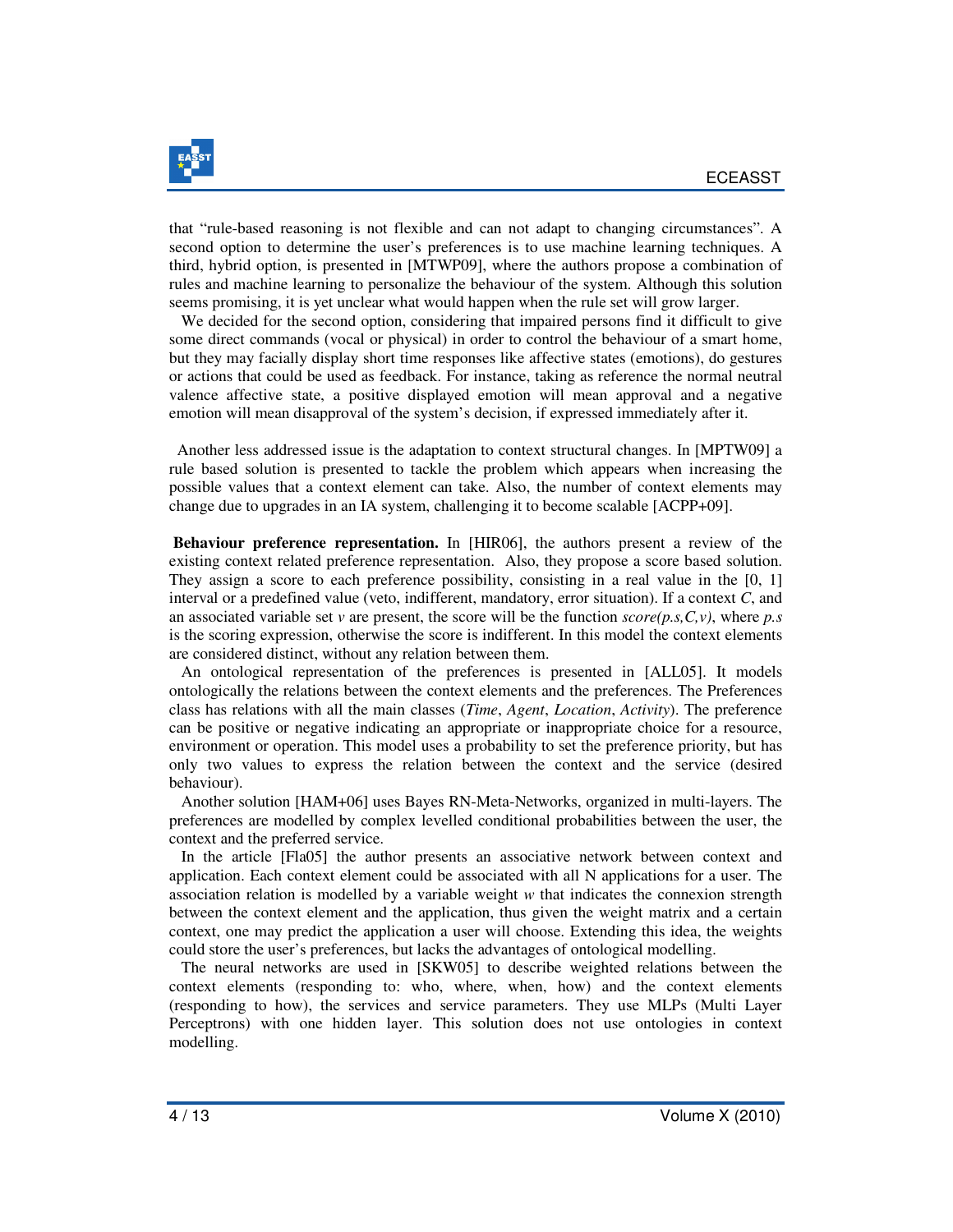

#### Training the Behaviour Preferences on Context Changes

| Solution                 | <b>Ontological Context</b> | Context-service relation      |
|--------------------------|----------------------------|-------------------------------|
| CtxPrefScore [HIR06]     |                            | score $([0, 1])$              |
| OWLPref [ALL05]          |                            | ontological (appropriate/not) |
| Bayes Meta-Nets [HAM+06] |                            | probabilistic                 |
| NNAssoc [Fla05]          |                            | association network weights   |
| UPM [SKW05]              |                            | MLP weights                   |

Table 1: Comparison between different preference representation solutions.

 We may notice in Table 1 that only one solution adopted an ontological context modelling and has only two values to express the relation between the context and the desired behaviour.

**Behaviour adaptation mechanisms.** There are different approaches for context-service (behaviour) relation which allow for a more or less fine grained expression of the preferences. The Bayes Meta Network solution [HAM+06] is the nearest to meet our online updatable preferences objective, in the sense that it uses user's feedback, but in this case they do not use ontologies and need a prior probabilities calculation.

 Regarding the use of emotional response for learning the desired behaviour, the article [Bro07] presents a reinforcement learning mechanism where a social robot learns from rewards and punishments expressed by positive (happy) and negative (fear) emotions. A reinforcement learning mechanism implies giving feedback for a set of tasks, but our objective is to have a simpler loop with immediate response. We also searched for a more general emotion valence assessment tool, explained in detail in [BKE+09] where we proposed a personalized version of the FaceReader [FR] for detecting the user's affective state valence.

| Solution                 | Machine Learning | Learning type | Feedback      | On/off-line |
|--------------------------|------------------|---------------|---------------|-------------|
| Adaptive Home [Moz05]    | O-learning       | reinforcement | implicit      | online      |
| Bayes Meta-Nets [HAM+06] | Bayes Meta-Nets  | supervised    | explicit      | online      |
| FLORA-MC [SHRS08]        | FLORA-MC         | supervised    | implicit      | online      |
| CASAS [RaC09]            | <b>HMM</b>       | supervised    | both $(i\&e)$ | offline     |

Table2: Comparison between different preference machine learning techniques.

 Because the user's implicit reaction (from the historical data) can be intrusive, the explicit feedback is preferable [HAM+06] [RaC09]. Bayes Meta Network solution [HAM+06] supports online preference discovery mechanism in context awareness. The mechanism consists in updating the preference model for each user if the system's decision was disproved by at least one user. The preference model update is done by calculating the distribution probability for each user and then propagating the values to the next meta-network layers. Its main issue is that the prior probabilities need to be initially calculated by a human that is difficult for a large number of context elements. The main advantage of this model is that it supports online preference update.

 There are preferences learning solutions that also allow online adapting when changes in user's preferred system behaviour occurs by relearning the preferences [Moz05] [HAM+06] [SHRS08]. CASAS [RaC09] handles this problem indirectly by observing the changes in activity patterns (activity start time, duration) making predictions about the action that the user will do in a house (e.g. to turn on the TV, the lights, etc.) in a certain temporal context that repeats in a similar way, periodically.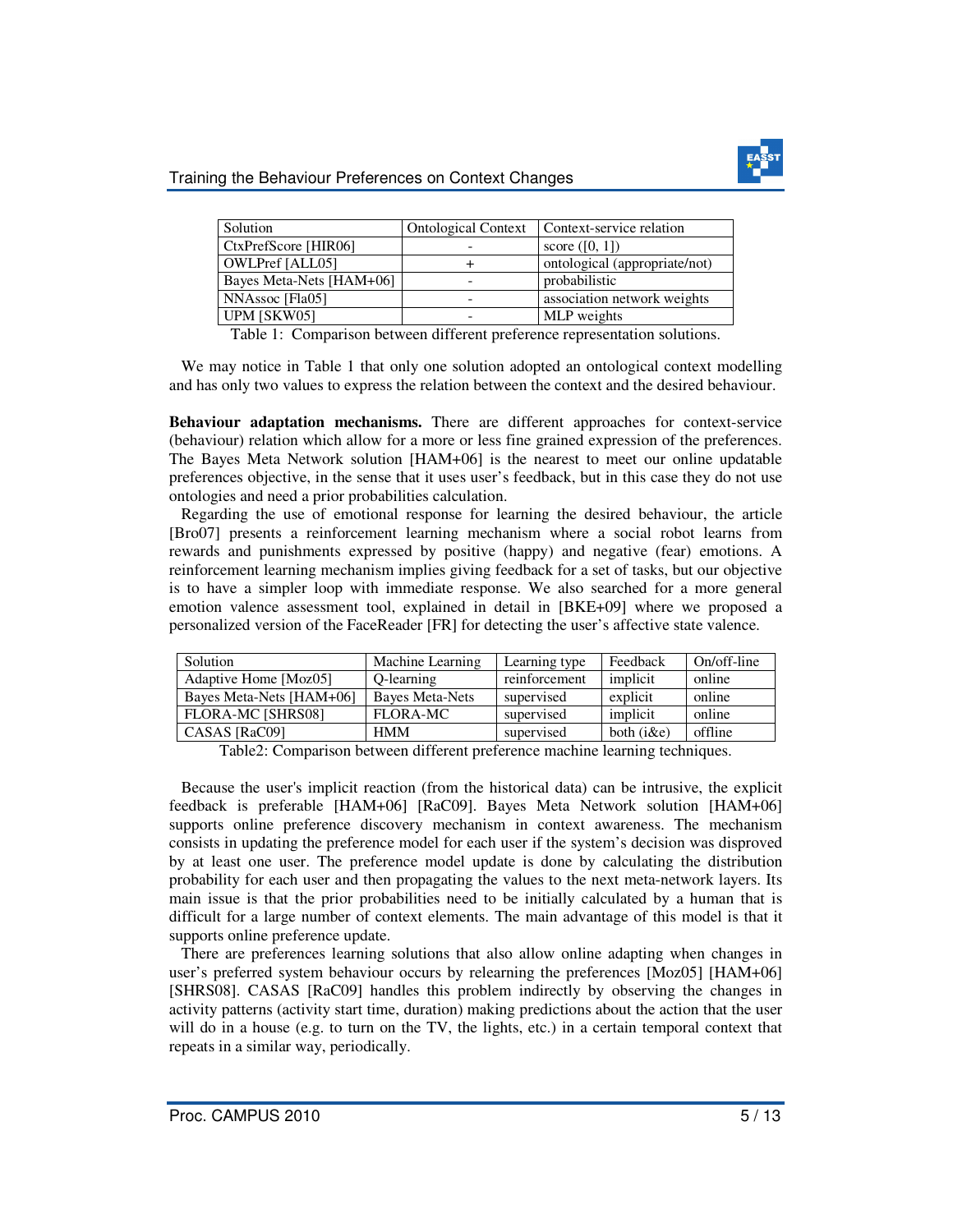

 The learning parameters of the modified preferences (re-learning), like the number of necessary examples for training, the time necessary for applying the preferences (feedforward), are rarely discussed (only [SHRS08]). Moreover, [MPTW09] addresses preference learning when possible values of one context element vary.

 We describe a supervised preference learning mechanism based on explicit feedback and we analyse it in section 5, similar to [SHRS08], the  $\circledcirc$ BAM learning parameters.

 In [MPTW09], it is discussed the problem of preference update when possible values of a single context element increases. Further more, our approach is original in the sense that it tries to answer an intriguing question: what happens with the learned preferences, when the number of context elements changes.

After analysing these examples, our conclusion are:

1. Ontological representation of the user preference in context-aware systems is rarely addressed despite the advantages of using ontologies.

2. The behaviour adaptation mechanisms are online and supervised, rarely use explicit user feedback. Also, these solutions rarely handle preference when the context structure changes, like different number of values for a context element or variations in the number of context elements.

## **3 The Principle of \* Behaviour Adaptation Mechanism**

We made the following decisions for modelling the intelligent ambient (IA), in particular ASH's knowledge:

1. To use the ontology for context and service representation

2. To represent the context-service relation, that is the preferred behaviour as weights, stored in the ontology

3. To update the preferred behaviour according to the user's feedback to the system's decisions In principle, we consider the context *C*, composed by context elements in relation with each other, a service vector *S*, and a weight vector *w*, that records the preferred behaviour, that is the

service to choose when the context *C* is present and a current reaction  $\mathcal{R}$  of the user *U*.

 The meaning of the "\*" preceding BAM is that this mechanism is acquired though multiple type of feedback, explicit: voice commands, affective states, GUI-based or implicit: analysing the human behaviour. The affective "☺" variant of \*BAM is explained in section 3.2.

#### **3.1 Preference representation**

We argue that storing the preference in neural network weights is better then in Bayes RN Meta-networks like in [HAM+06] because:

1. The neural network allows initial training by an example training set, comparing to a mandatory prior probability calculations, simplifying the work at this stage.

2. If the rules or the Bayesian approach would be used, a full description of the behaviour should be given (all combinations of context values and desired behaviour), a neural network can run with a few training examples if any, due to its generalization capability, and adjust online.

3. The neural network has the ability to generalize from a given set of examples.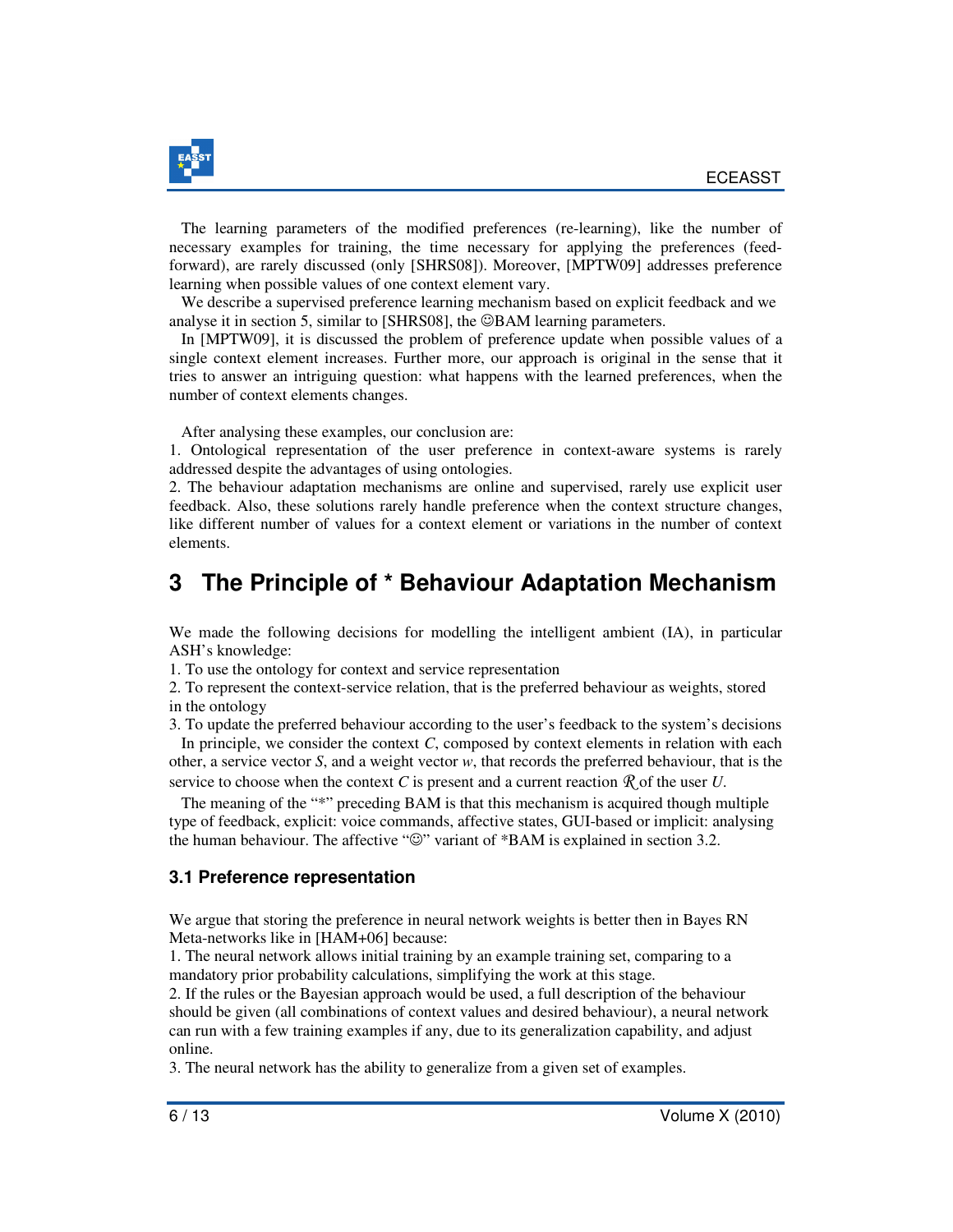

Representing the preferences in ontology is motivated by the following arguments:

1. The ontology supports the distribution and reuse of the once learned preference in other applications with the same context elements and services, or similar (when increasing or decreasing one or more context elements or services).

2. The neural network is to become dynamically reconfigurable (we may change its parameters on runtime: the number of hidden layers, neurons on each layer, activation function type, learning rate for each layer neurons).

 The part of the ontology containing the representation of the neural network is beyond the purpose of this article, as in this first implementation we saved the neural network parameters values in a file.

### **3.2 The Affective Behaviour Adaptation Mechanism**

We propose to replace the rule based decision mechanism with a neural network that learns from the user's feedback the new preferred behaviour in order to respond to the user's new needs. Because we like the user to interact as natural as possible with the system, we propose to use the affective kind of user feedback (☺BAM). To estimate the current affective state we used a software tool that analyses a person's facial features and asses the current basic emotion [FR] and modified it to determine the current affective state's valence [BKE+09].

 Figure 1 depicts the general architecture of our system. The Context-sensitive Control system is based on a MLP neural network.

 For capturing the facial images, we used a high quality web cam and the "FaceReader" affective states assessment software [FR] [BKE+09]. Voice commands and gesture interpretation are considered for future work. The system records the user emotional variations for a specific time period after the system actions are performed. These variations indicate if the system actions were as the user expected or not.

The mechanism works as explained below (see Figure1):



Figure 1: The principle of preference update based on the user's affective response  $\odot$  BAM.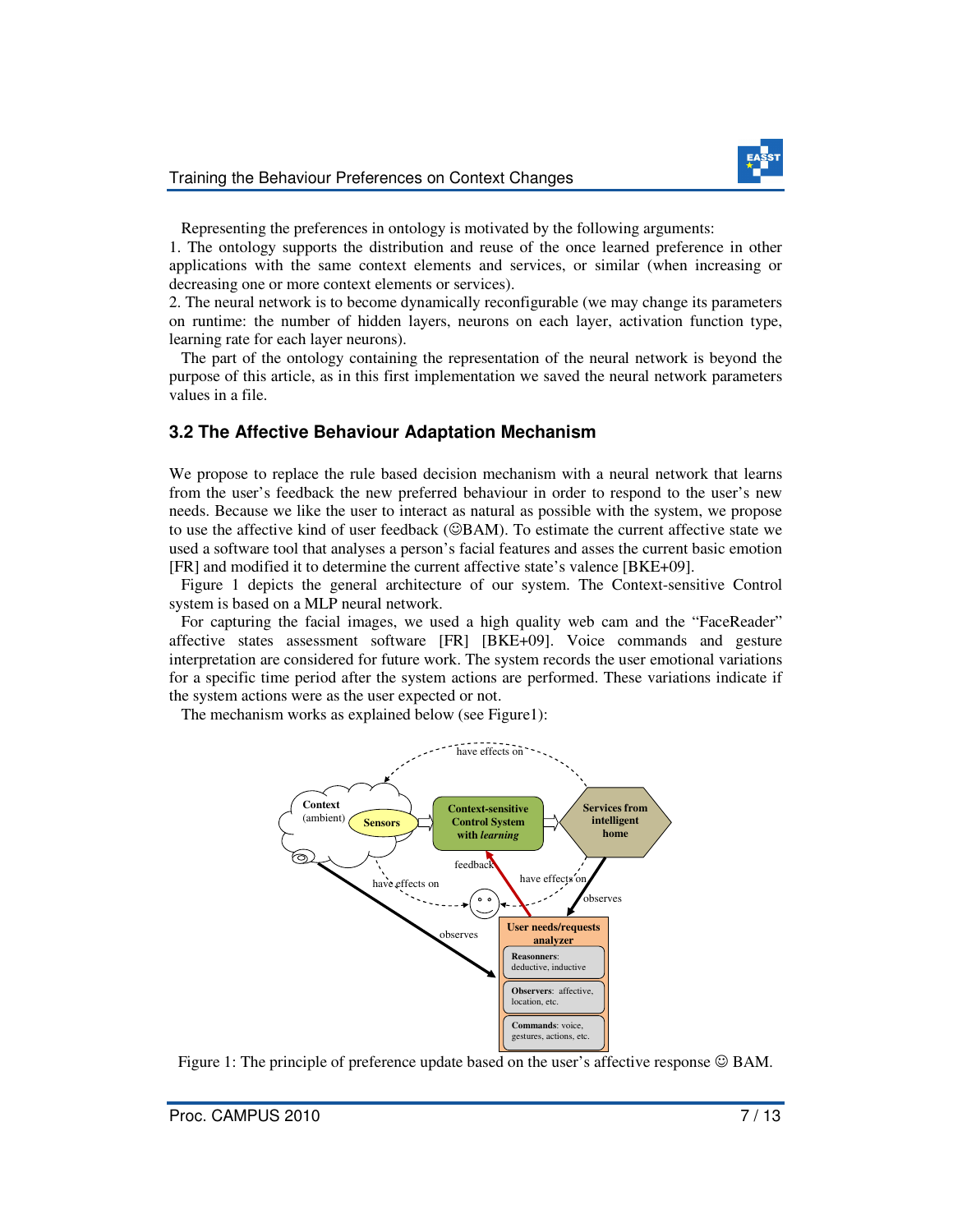

1. At  $t_0$  the system will choose a service for the present context by feeding forward in the randomly or prior trained (with values from that user's behaviour history in similar conditions) neural network.

2. This decision for a service *s* at  $t_0$  will determine a user reaction in the next time interval  $t_1$ . From this reaction, we are interested only in the valence of the emotion: positive (meaning acceptance) or negative (denial).

3. The acceptance or denial will determine the adequate weight *w* modification. Then the cycle repeats from 1. This way the system adapts itself in successive steps.

 The principle for training the neural network is a supervised one. The element that changes during the time is the training set. We used a modified version of the back-propagation algorithm. When the user affective reaction is negative, the desired output is inverted in the training set. The network is re-trained periodically. At this moment, the desired output is estimated only using the emotional reaction but we intend to add also explicit commands and thus the system will learn to respond according to these commands.

## **4 The Affective-aware Smart Home Implementation**

The details of the Affective-aware Smart Home (ASH) implementation are beyond the scope of this paper. Briefly, ASH is based on a Jadex multi-agent system, on Phidgets boards for the sensorial context information gathering and actuators [BHVC+09].

 We use ontologies to model the context information because they are independent from any programming language, support formal representation of the context [GPZ05][WZGP04], allow knowledge distribution and reuse, logical context reasoning (consistency check, subsumption reasoning, implicit knowledge inference) [YaL06]. Ontologies provide expressing power (i.e. OWL has cardinality constraints), hierarchical organization, use standards for efficient reasoning, abstract programming and interoperability [ESB07]. By using reasoning mechanisms, the context can be augmented, enriched and synthesized [BMC+06]. Moreover it solves heterogeneity, ambiguity, quality and validity issues related to the context data. [KrS07].

 The user related data is usually considered as a part of the context and can also be ontologically modelled [Hec05], including details on her/his affective states [BRC07].

#### **4.1 The Affective Knowledge Representation**

We added in the context ontology the State concept as in [BRC07], but, as we were interested by the valence representation for the current state, we defined the subclass CurrentState and for it the valence property with three possible values (positive, negative and neutral) as depicted in Figure 2:

| SH upper:State         | 躁 | valence  | ╳ |
|------------------------|---|----------|---|
| SH upper:Affective     |   | positive |   |
| SH upper:Mental        |   | positive |   |
| SH upper:Physiological |   | negative |   |
| CurrentState (1)       |   | Ineutral |   |

Figure 2: Fragment from the *SH\_lower* ontology illustrating a *CurrentState* individual (*left*) and its valence datatype property with the three possible values (*right*)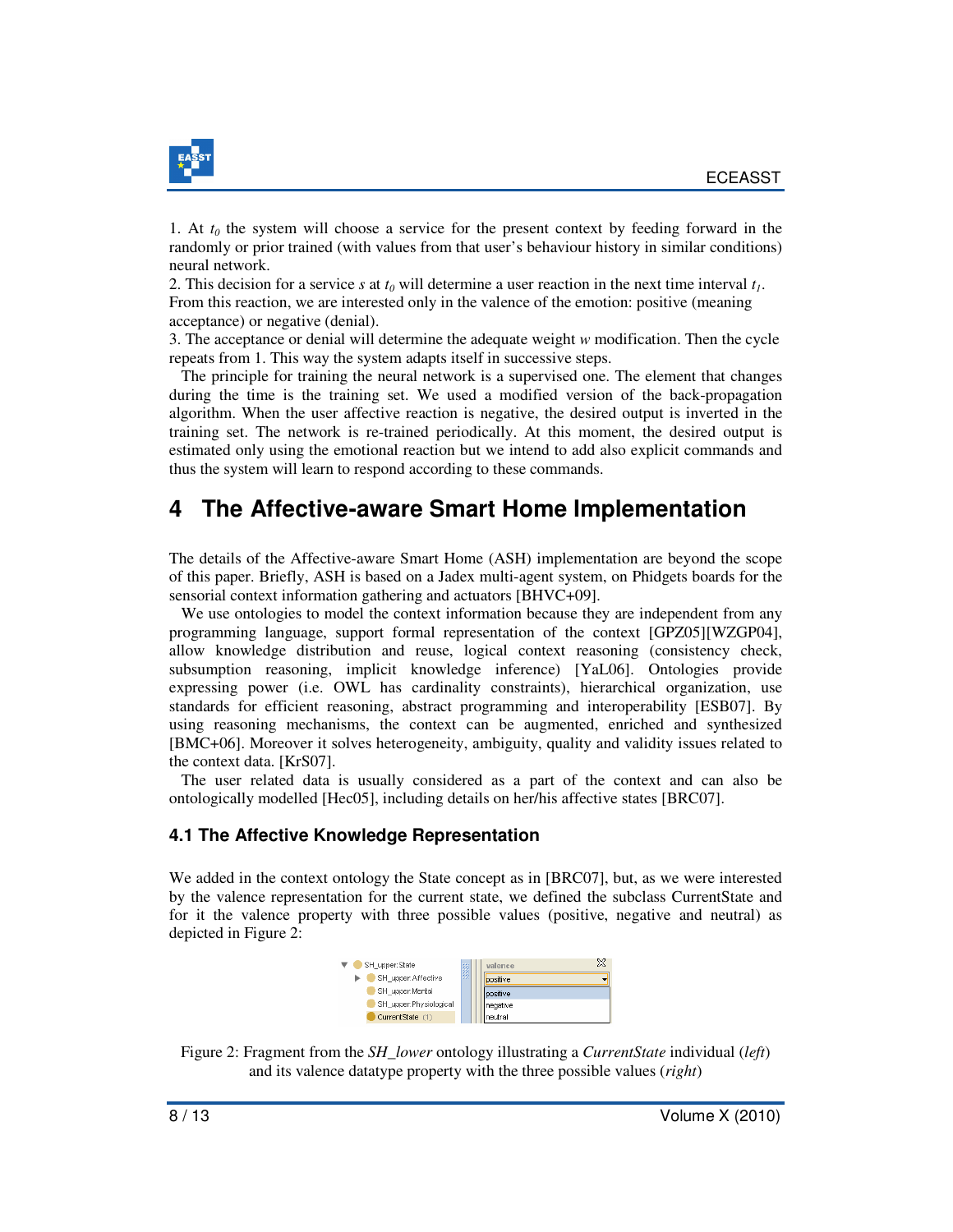

### **4.2 Modelling Preferences in a MLP Neural Network**

At this stage we implemented our multilayer perceptron (MLP) using a Java that saves the network parameters in a file [BCT09].

 The entrance of the MLP had two inputs, the room light (LightSensor1) and the outside light (LightSensor0), with three possible values (low, medium and high) updated into the ontology by the sensor agent:

light\_indoor=sensorMap.getSensorById("LightSensor1").getSensorV alue();

 There is just one output of the neural network, the blinds' status (on/off) that has to be set up in the ontology once a decision is taken:

deviceMap.setDeviceStatus("Blind\_2","ON");

We may compare this with the equivalent Bayes RN Meta-networks [BHVC+09] solution where it is an important increase of prior probabilities with the number of inputs. In our scenario we would have to complete  $3^{2*}2^{1}=18$  combinations, but adding a binary value input (authorized/not authorized user) the number of prior probabilities would double: 36. So, an exponential grows. Moreover the presence of two users demands for one more layer, resulting that for n users n+1 Bayesian layers are needed. As a consequence  $3*36 = 108$  values need to be computed.

The complexity of the Bayes RN Meta-networks [Anh05] is:

$$
O(N^*p^*q^{\alpha}+q^{\alpha^*N^*p})\tag{1}
$$

Where *N* is the number of users, *p* is the user's probability to be in a certain location, *q* the number of service values or possible actions,  $\alpha$  is a value proportional with the number of context elements multiplied by the possible values for that element. For the given example the complexity would be O  $(1^*1^*2^6 + 2^{6^*1^*1}) = O(128)$ .

In the neural network case we reduce the complexity to:

 $O(e^*q)$ . (2)

Where  $e$  is the number of context elements, q the number of service values or possible actions, so we have  $O(2^*2) = O(4)$ . That reduces the complexity 32 times.

## **5 Results and Discussions**

The experiments were developed in two main stages. The first one was a functional test to see if ASH with ☺BAM is able to learn a new preference after the system was trained with an initial training set [BCT09]. The second stage consisted in simulations of the ☺BAM training when varying the number of context elements. In this second stage we used Weka [HFHP+09] to simulate training the neural network with an initial behaviour preference and then retrain it with a new one. We wanted to see how many training examples have to be provided to the system so that it learns the new preference and we compared this with the to the number of examples needed for the initial behaviour preference learning. In Figure 3, the particular case of four context elements with ternary values considered as inputs of the neural network and one binary service considered as output is depicted. The pink line above shows the initial training phase and the blue one below is the retraining result. The green line, representing 75%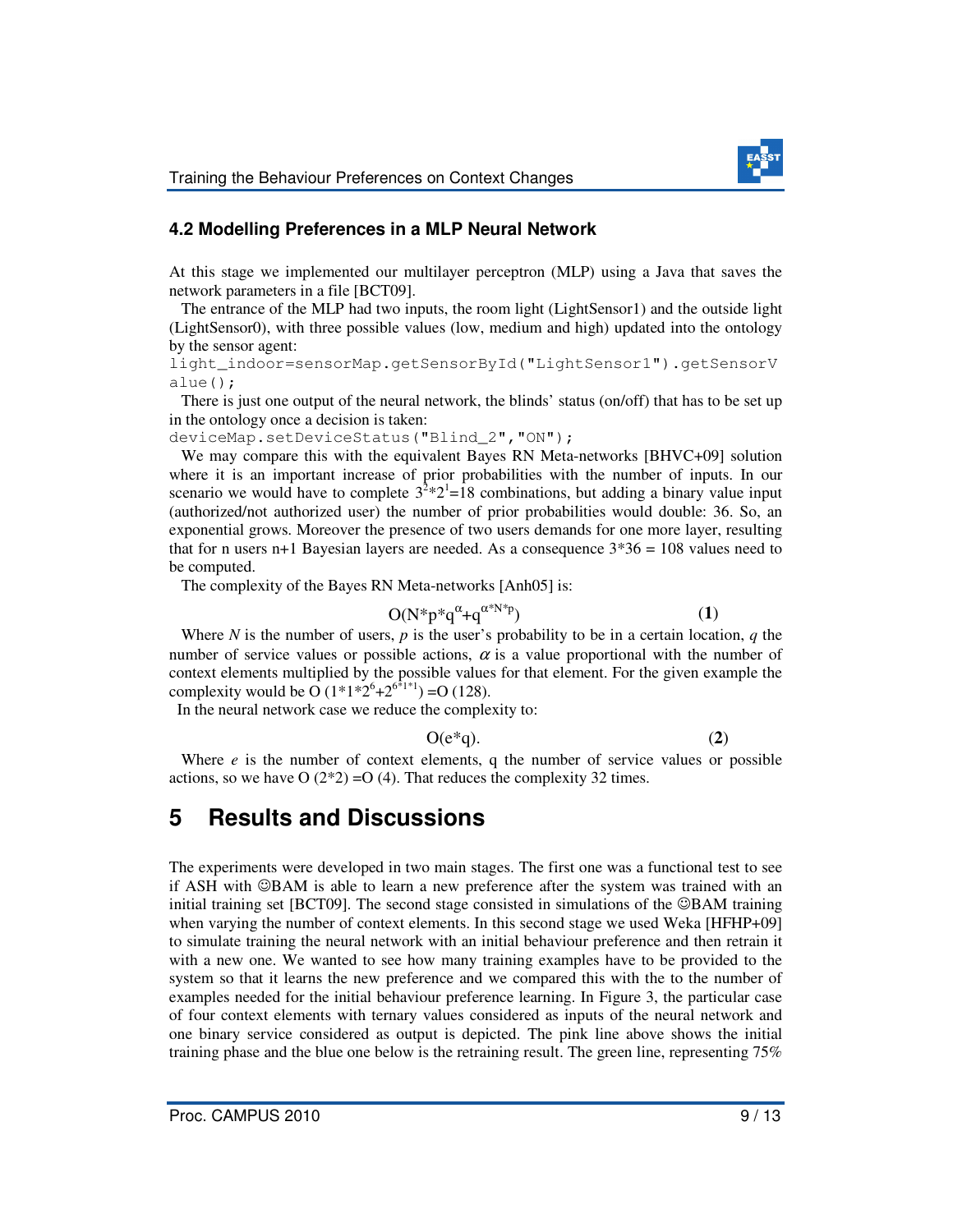

correct behaviour accuracy, is the threshold to consider that the new behaviour is learned in a considerable manner.



Figure 3: An example of the variation of the number of examples needed for training

 We did the same simulations varying the number of context elements from 2 to 10. We noticed that because of the complexity the number of context elements should not exceed 8 otherwise the neural network will not learn from the examples in a consistent manner. However, even a smaller number of context elements is practically problematic, as the number of needed examples increases exponentially like in the Figure 4.

 We conclude that some other online machine learning solution should be also selected and tested. In order to do the selection the criteria are:

- 1. To learn faster the new behaviour preference
- 2. To allow the retraining even if the number of context elements in big
- 3. To allow a better generalization (to need for less training examples).



Figure 4: The training examples number needed when the context elements number increases

### **Acknowledgments**

This work was supported by CNCSIS –UEFISCSU, PNII – IDEI, project number 1062/2007.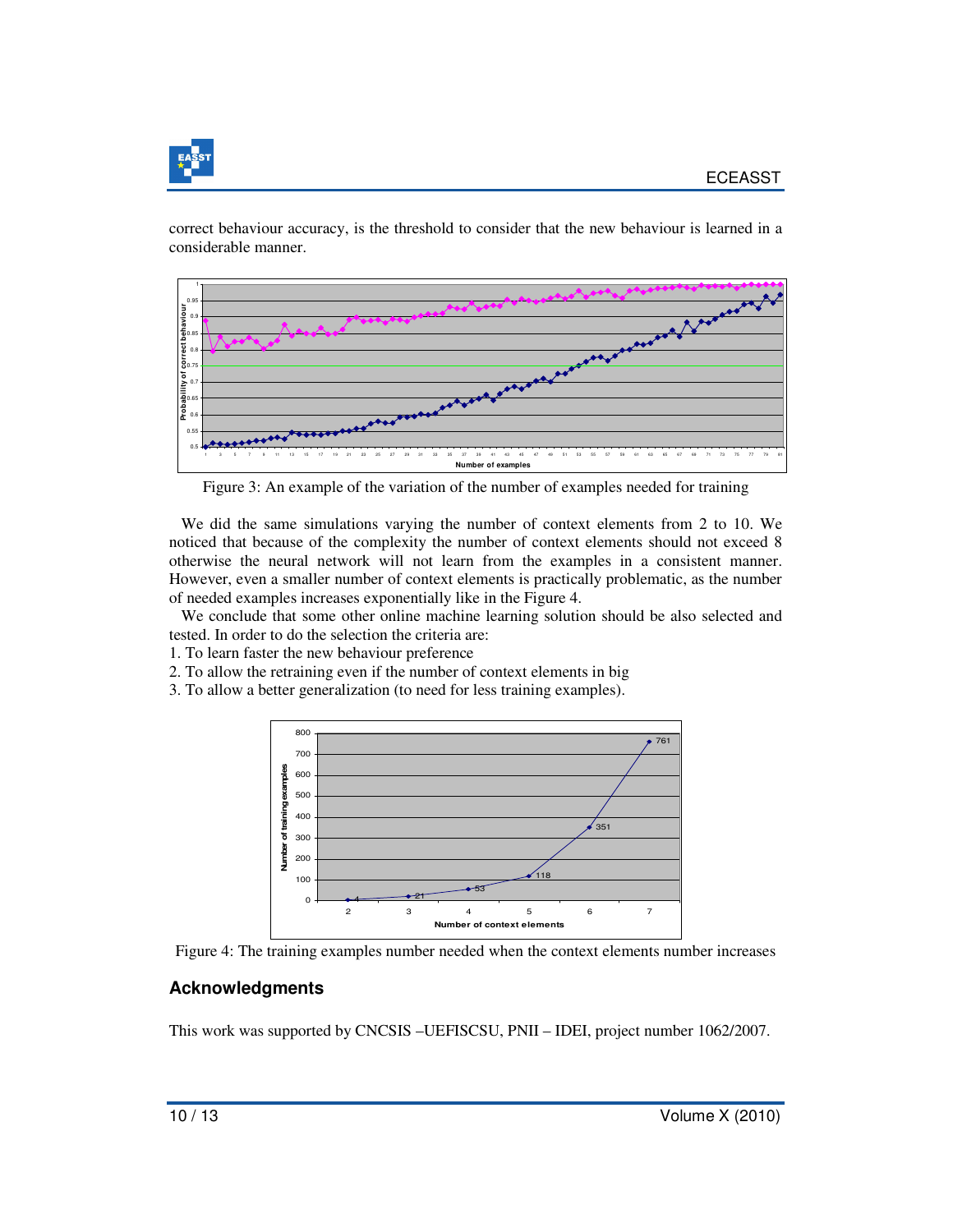

# **6 Conclusions and Future Work**

We proposed and tested a new behaviour adaptation mechanism, \*BAM, for ambient intelligence. This is based on a neural network and is original in the sense that it learns from the user's affective reactions (valence) to the system's decisions. It allows preference discovery, storage and usage for responding to ever changing user needs. At this stage the preferences are stored as neural network weights in a file, but we envision storing them in an ontological representation.

 We found out that in order to learn a new behaviour preference, the neural network needs a number of examples that increases exponentially with the number of context elements. That is not practical for a user when more then four context elements are used by the context aware system.

 As a future development, we will analyse some other online machine learning solutions to increase robustness to context number increase, reduce the time and number of training instances needed by \*BAM to learn the new preference and obtain a better generalisation capability.

# **References**

| $[ACPP+09]$ | R. Anthony, D. Chen, M. Pelc, M. Persson, M. Törngren. Context-Aware         |
|-------------|------------------------------------------------------------------------------|
|             | Adaptation in DySCAS. In: Electronic Communications of the EASST, vol. 19,   |
|             | 2009, (CAMPUS 2009), Lisbon, Portugal, June 12, 2009.                        |
| [ALL05]     | K. Anh, Y.-K. Lee, S. Lee. OWL-Based User Preference and Behavior            |
|             | Routine Ontology for Ubiquitous System. Pp.1615-1622, LNCS, vol.3761,        |
|             | Springer, 2005.                                                              |
| [Anh $05$ ] | K. Anh. User Preference Learning in Context-aware Computing. Master          |
|             | thesis, Department of Computer Engineering, Faculty of Graduate School of    |
|             | Kyung Hee University, Korea, 2005.                                           |
| [BCT09]     | K.-I. Bența, M. Cremene, V. Todica. Towards an Affective Aware Home,         |
|             | ICOST'09, LNCS, vol. 5597, pp. 74-81, Springer, 2009                         |
| [BHVC09]    | K.-I. Bența, A. Hoszu, L. Văcariu, O. Creț. Agent based smart house platform |
|             | with affective control, EATIS, Prague, Czech Republic, 3-5 June 2009.        |
| $[BKE+09]$  | K.-I. Bența, H. van Kuilenburg, U. X. Eligio, M. den Uyl, M. Cremene, A.     |
|             | Hoszu and O. Cret. Evaluation of a System for RealTime Valence Assessment    |
|             | of Spontaneous Facial Expressions. In:<br>Distributed Environments           |
|             | Adaptability, Semantics and Security Issues International Romanian - French  |
|             | Workshop, Cluj-Napoca, Romania, 17-18 Sep. 2009                              |
| $[BMC+06]$  | L. Buriano, M. Marchetti, F. Carmagnola, F. Cena, C. Gena, I. Torre. The     |
|             | Role of Ontologies in Context-Aware Recommender Systems. In: IEEE            |
|             | International Conference on Mobile Data Management, pp. 80, 2006.            |
| [BRC07]     | K.-I. Benta, A. Rarau, M. Cremene. Ontology Based Affective Context          |
|             | Representation. In: EATIS, Faro, 2007.                                       |
| [ $Bro07$ ] | J. Broekens. Emotion and Reinforcement: Affective Facial Expressions         |
|             | Facilitate Robot Learning. LNAI, vol. 4451, pp. 113-132, Springer, 2007.     |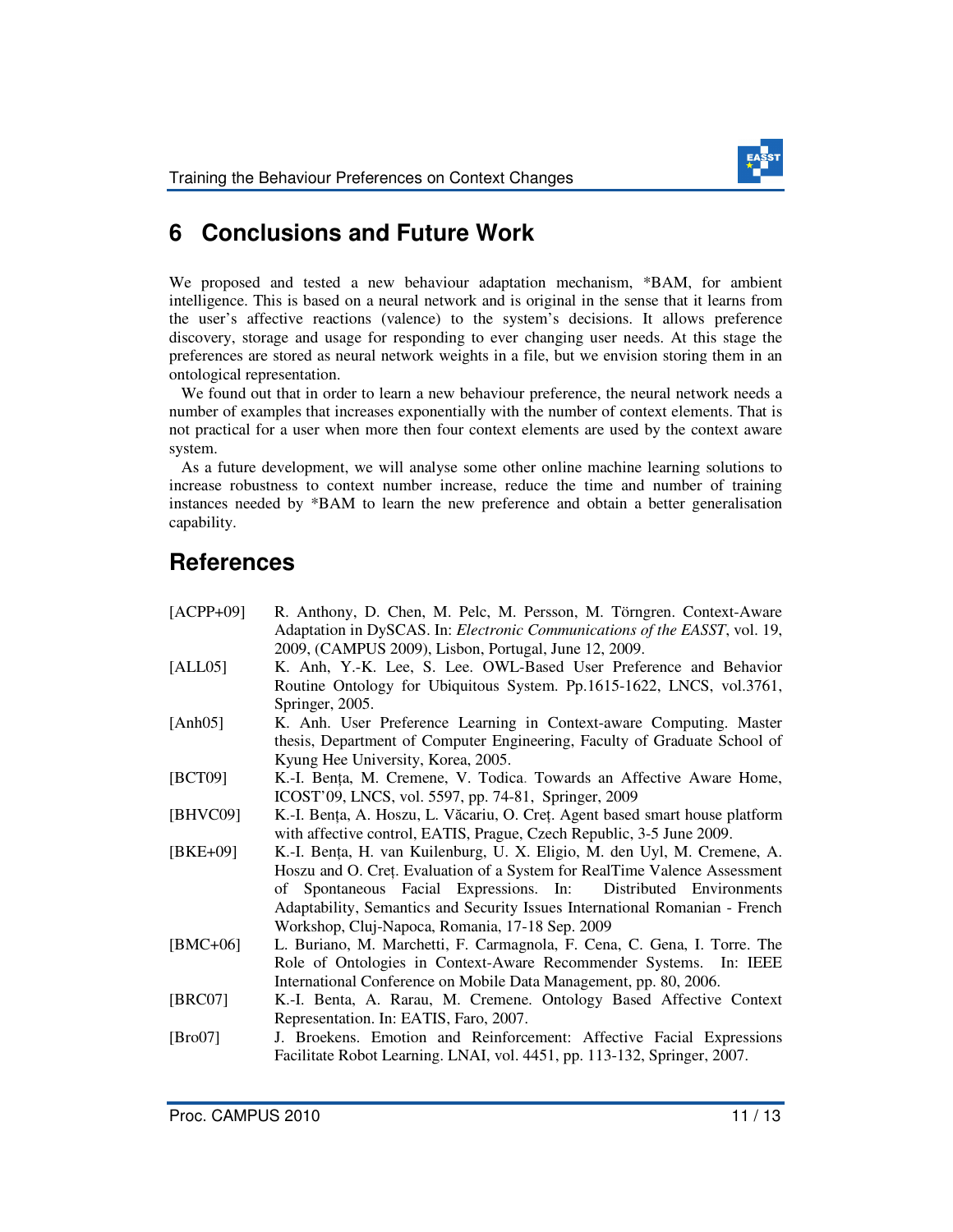

| [CEF09]            | M. Chan, E. Campo, D. Esteve, J.-Y. Fourniols. Smart Homes - Current                                                                                                                                                                                                                                                                                    |
|--------------------|---------------------------------------------------------------------------------------------------------------------------------------------------------------------------------------------------------------------------------------------------------------------------------------------------------------------------------------------------------|
| [ESB07]            | features and future perspectives, <i>Maturitas</i> , vol. 64(2), pp. 90-97, Oct. 2009.<br>D. Ejigu, M. Scuturici, L. Brunie. An Ontology-Based Approach to Context<br>Modeling and Reasoning in Pervasive Computing. In: Proceedings of the Fifth                                                                                                       |
|                    | IEEE international Conference on Pervasive Computing and Communications<br>Workshops, Washington, 2007.                                                                                                                                                                                                                                                 |
| [ $Fla05$ ]        | J. Flanagan: Context awareness in a mobile device: Ontologies versus<br>unsupervised/supervised learning. In: Proceedings of International and<br>Interdisciplinary Conference on Adaptive Knowledge Representation and<br>Reasoning, pp. 167-170, Espoo, 2005.                                                                                         |
| [FR]               | <b>Noldus</b><br>Information<br>FaceReader <sup>™</sup> ,<br>Technology,<br>http://www.noldus.com/human-behavior-research/products/facereader                                                                                                                                                                                                           |
| [GPZ05]            | T. Gu, H.K. Pung, D. Zhang. A Service-Oriented Middleware for Building<br>Context-Aware Services. Elsevier JNCA, vol. 28(1), pp. 1-18, 2005.                                                                                                                                                                                                            |
| $[GYC+07]$         | D. Guan, W. Yuan, S.J. Cho, A. Gavrilov, Y.-K. Lee, S. Lee. Devising a<br>Context Selection-Based Reasoning Engine for Context-Aware Ubiquitous<br>Computing Middleware, LNCS, vol. 4611, pp. 849-857, Springer, 2007.                                                                                                                                  |
| [ $HAM+06$ ]       | Md. K. Hasan, K. Anh, L. Mehedy, Y.K. Lee, S. Lee. Conflict Resolution and<br>Preference Learning in Ubiquitous Environment. In: The 2006 International<br>Conference on Intelligent Computing, LNAI, vol. 4114 0355, Kunming                                                                                                                           |
| [Hec05]<br>[HIR06] | Yunnan Province, 2006.<br>D. Heckmann. Ubiquitous User Modeling, PhD. Thesis, Saarbrucken, 2005.<br>K. Henricksen, J. Indulska, A. Rakotonirainy. Using context and preferences<br>to implement self-adapting pervasive computing applications, Software-<br>practice & Experience, vol. 36(11-12), pp. 1307-1330, Ed. John Wiley & Sons<br>Ltd., 2006. |
| $[HFHP+09]$        | M. Hall, E. Frank, G. Holmes, B. Pfahringer, P. Reutemann, I. H. Witten. The<br>WEKA Data Mining Software: An Update. In: SIGKDD Explorations, vol.<br>$11(1)$ , 2009.                                                                                                                                                                                  |
| [KMGA08]           | R. Kadouche, M. Mokhtari, S. Giroux, B. Abdulrazak. Personalization in<br>Smart Homes for Disabled People, In:2nd International Conference on Future<br>Generation Communication and Networking, vol.2, pp.411-415, Dec. 2008.                                                                                                                          |
| [ $KrS07$ ]        | R. Krummenacher, T. Strang. Ontology-Based Context Modeling. In: 3rd<br>Workshop on Context Awareness for Proactive Systems, Guildford, 2007.                                                                                                                                                                                                           |
| [ $Moz05$ ]        | Mozer, M. C. Lessons from an adaptive house. In D. Cook & R. Das (Eds.),<br>Smart environments: Technologies, protocols, and applications (pp. 273-<br>294). Hoboken, NJ: J. Wiley & Sons, 2005.                                                                                                                                                        |
| [MPTW09]           | S. M. McBurney, E. Papadopoulou, N. K. Taylor & M. H. Williams. Implicit<br>Adaptation of User Preferences in Pervasive Systems. In: Proceedings of the<br>4 <sup>th</sup> International Conference on Systems : ICONS 2009, pp. 56-62. IEEE<br>Computer Society. Cancun MEXICO, 2009.                                                                  |
| [MTWP09]           | S. McBurney, N. Taylor, H. Williams, E. Papadopoulou. Giving the User<br>Explicit Control over Implicit Personalisation. In Proc. Persist Workshop on<br>Intelligent Pervasive Environments (AISB 09), (in press), 2009.                                                                                                                                |
| $[NYS+05]$         | K. Nishigaki, K. Yasumoto, N. Shibata, M. Ito, T. Higashino. Framework and<br>rule-based language<br>for facilitating context-aware computing<br>using                                                                                                                                                                                                  |